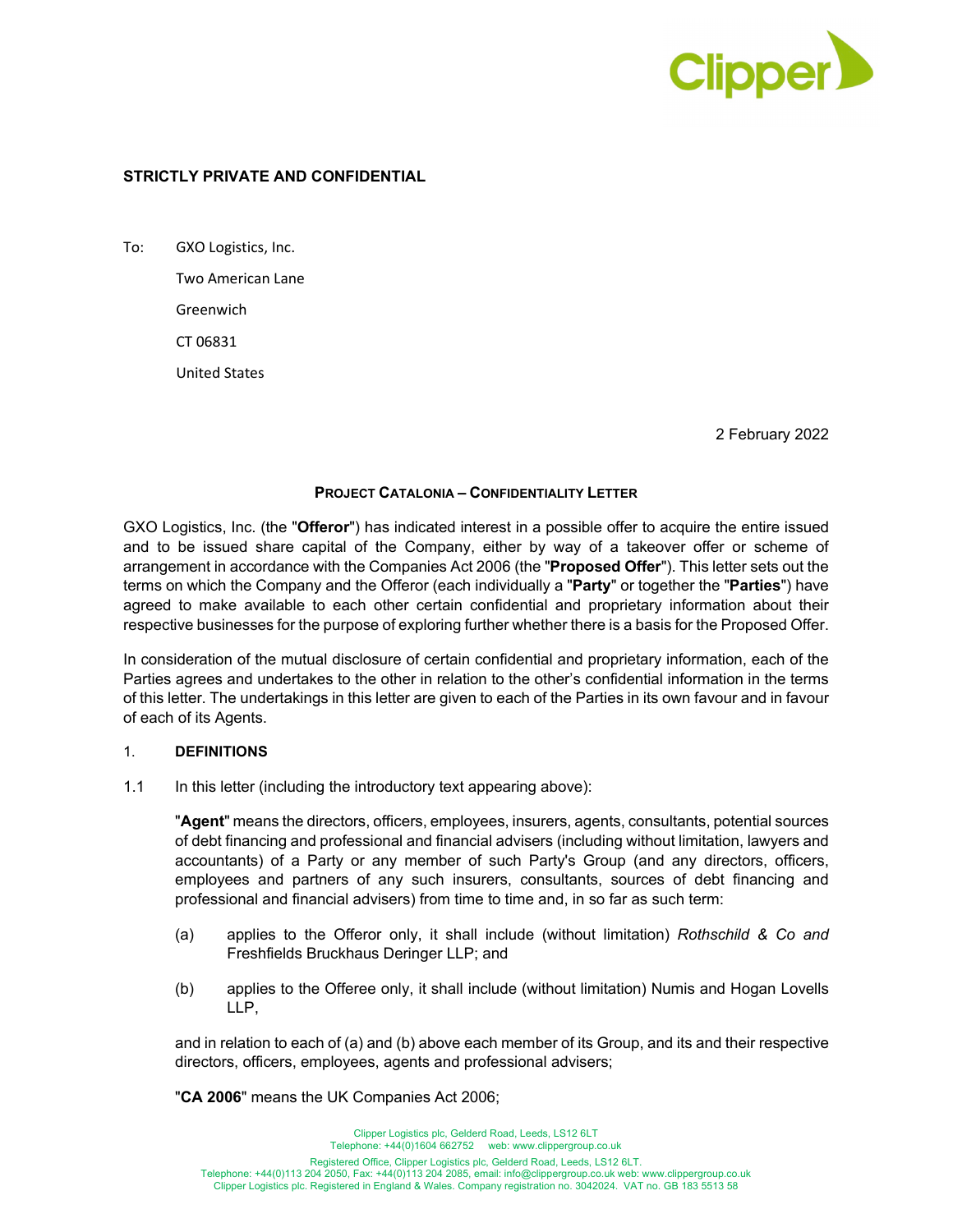

"**Company**" means Clipper Logistics plc, a public company incorporated in England & Wales with registered number 3042024;

"**Derivative Information**" means all information created by a receiving Party, any member of such Party's Group or by a receiving Party's Agent, or on its or their behalf, including, without limitation, any accountants' or other third party reports to the extent containing or reflecting the disclosing Party's Information;

"**Group**" shall mean in relation to a Party, its parent undertakings, subsidiary undertakings and any subsidiary undertakings of its parent undertakings (and in relation to the Offeror only, includes any entity formed or owned by it for the purposes of the Proposed Offer), in each case from time to time;

"**Information**" means all information of any nature and in any form (including, without limitation, in writing or orally or in a visual or an electronic form or in a magnetic or digital form) relating directly or indirectly to:

- (a) the Proposed Offer, including this letter, the existence and content of the discussions and negotiations between the Company and the Offeror and/or any member of the Offeror's Group (and/or their respective Agents); or
- (b) a Party, any member of its Group or its Agents, disclosed in any form whether directly or indirectly by a disclosing Party, any member of its Group or its Agents to the other Party, any member of that other Party's Group or that other Party's Agents,

and includes all copies of any such information and all Derivative Information;

"**Offer**" means a general, partial, tender or other type of offer including, without limitation, an acquisition, takeover or merger transaction (however effected), reverse takeover, scheme of arrangement or other court scheme, offer by a parent company for shares in its subsidiary, share exchange or similar transaction;

"**Panel**" means the Panel on Takeovers and Mergers;

"**Protected Period**" means the period commencing on the date of this letter and ending on the earlier of: (i) the last day of the twelfth month following that date; and (ii) the date on which the Proposed Offer, if implemented by way of a takeover offer, is declared unconditional, or if implemented by way of a scheme of arrangement in accordance with the CA 2006, becomes effective;

"**Restricted Person**" means any director, officer or other senior employee (with the title of, or equivalent to, Senior Vice President or higher) of a Party or any member of such Party's Group who first became known to the other Party in connection with the Proposed Offer; and

"**Takeover Code**" means the City Code on Takeovers and Mergers.

- 1.2 In this letter, a reference to:
	- (a) a "**subsidiary undertaking**" or "**parent undertaking**" shall have the meanings ascribed to them in section 1162 of the Companies Act 2006 or the equivalent under the jurisdiction of incorporation of the Offeror;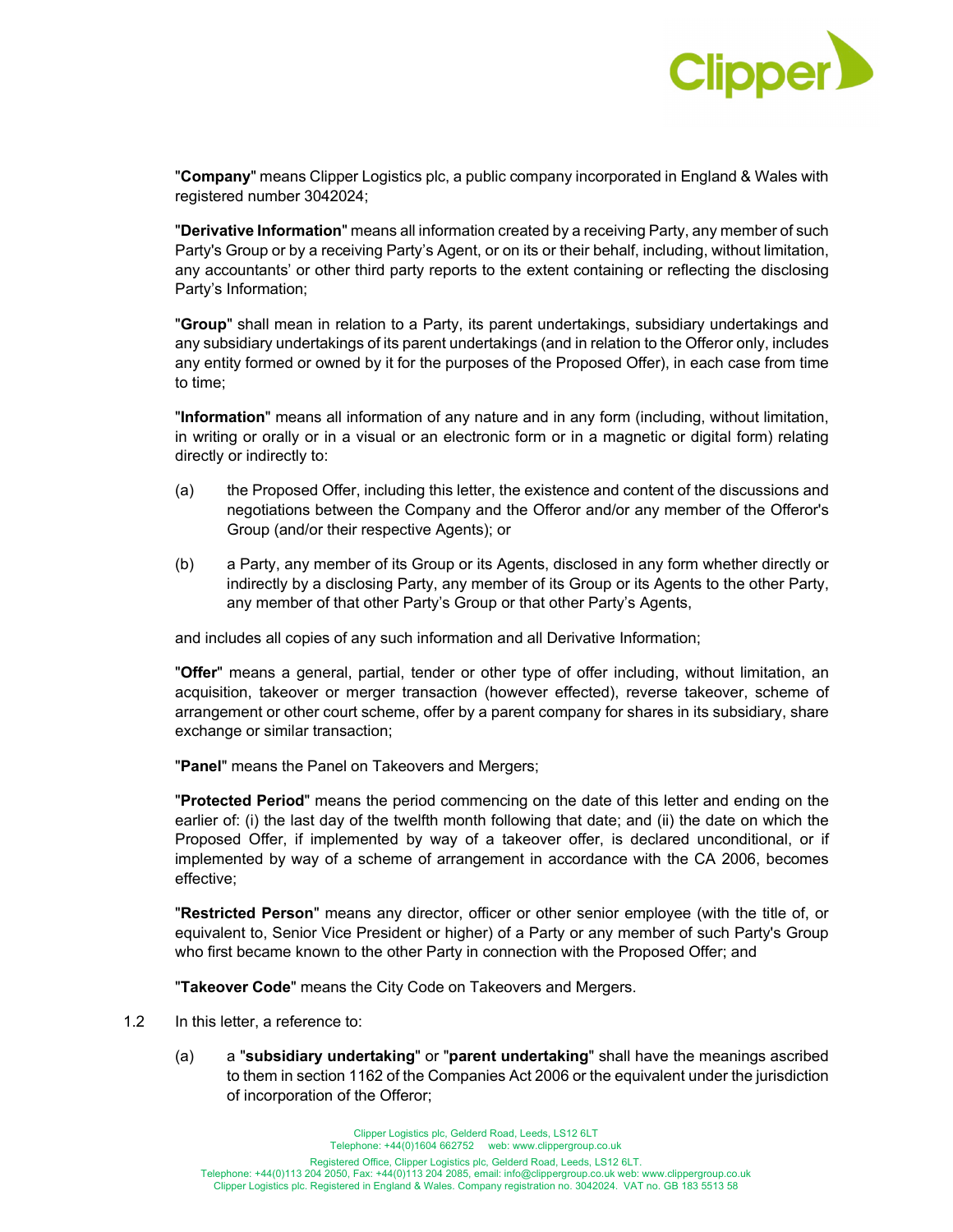

- (b) a "**person**" includes a reference to a body corporate, association or partnership; and
- (c) the terms "**acting in concert**", "**voting rights**" and "**interests in securities**" shall have the meanings given to them in the Takeover Code.

## 2. **USE OF THE INFORMATION**

The Information may only be used to assist the receiving Party in deciding whether to proceed with (and then implementing) the Proposed Offer. It may not be used for any other purpose.

### 3. **DISCLOSURE OF THE INFORMATION**

- 3.1 Save as required by law, regulation, any order of a court of competent jurisdiction or the rules of any applicable governmental, judicial or regulatory authority (including, without limitation, the Panel) or the rules of any exchange for listed securities on which the receiving Party's securities or the securities of a member of its Group are listed (but subject to paragraph 4.2), the receiving Party shall hold, and procure that each member of its Group and its Agents holds, the Information in strict confidence, each of whom may only disclose Information, and procure that Information is only disclosed, by or on behalf of the receiving Party to its Group members and Agents who are directly concerned with the assessment (and/or implementation) by the receiving Party of the Proposed Offer and whose knowledge of the Information is necessary for these purposes.
- 3.2 The receiving Party shall ensure that, prior to any disclosure of Information to Agents in accordance with paragraph 3.1 above, each such Agent to whom any Information is to be disclosed, has been provided with a copy of this letter and has been directed to comply with the provisions of this letter which are applicable to Agents as if it had undertaken the same obligations as a receiving Party under this letter and the receiving Party shall be responsible for any breach by any such person of the provisions of this letter.
- 3.3 The receiving Party shall notify the disclosing Party promptly upon becoming aware that any Information has been disclosed to or obtained by a third party (otherwise than as permitted by this letter).

#### 4. **DISCLOSURE AND ANNOUNCEMENTS**

- 4.1 Unless paragraphs 4.2 or 4.3 apply, each Party shall not, and shall procure that no member of its Group or its Agents shall, without the prior written consent of the other Party, disclose to any person (except to its Agents as permitted under and in accordance with paragraph 3.1), or make a public announcement of, the status of, the terms of, the existence of discussions relating to, or the process relating to, the Proposed Offer including, without limitation, their termination or any of the terms or other facts relating to the Proposed Offer. For the avoidance of doubt, the information described in this paragraph 4.1 shall also constitute Information.
- 4.2 Where a disclosure or announcement of the type mentioned in paragraphs 3.1 (by a Party or any member of the Party's Group) or 4.1 is required by law, regulation, any order of a court of competent jurisdiction or the rules of any applicable governmental, judicial or regulatory authority (including, without limitation, the Panel) or the rules of any exchange for listed securities on which a Party's securities or the securities of a member of its Group are listed, the disclosure or announcement shall, where reasonably practicable and subject to applicable law or regulation, be made by that Party or any member of its Group after consultation with the other Party, after taking into account the other Party's reasonable requirements as to its timing, content and manner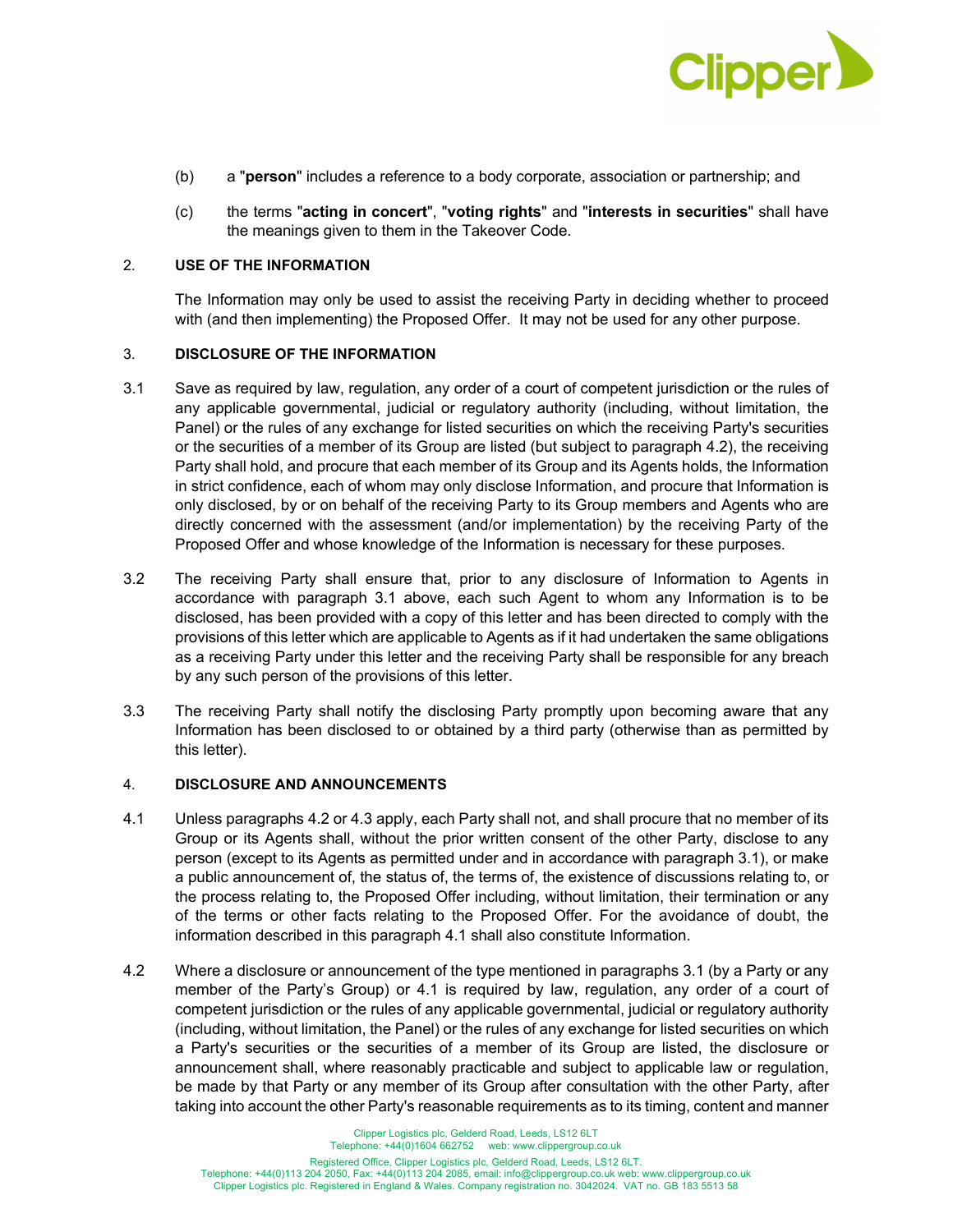

of making or despatch. If a Party is unable to consult with the other Party before the announcement or disclosure is made due to the time in which the disclosure or announcement is required to be made, that Party shall, to the extent not prohibited by applicable law or regulation, inform the other Party of the circumstances, timing, content and manner of making of the announcement or disclosure as soon as reasonably practicable after such announcement or disclosure is made.

- 4.3 For the avoidance of doubt, nothing in this letter shall prevent, or shall be construed as preventing:
	- (a) the board of the Company from making an announcement relating to a possible offer or publicly identifying the Offeror and any member of the Offeror's Group as a potential offeror, at any time the board of the Company considers appropriate;
	- (b) the Offeror from engaging with or having any contact of any kind whatsoever with any of its own shareholders in connection with the Proposed Offer or otherwise, including, for the avoidance of doubt, disclosing Information to its own shareholders, in their capacity as its shareholders, even if such shareholders are also shareholders of the Company (for this purpose, Information having only the meaning in paragraph (a) of the definition of "Information"); nor
	- (c) at any time when the restrictions in paragraph 7.2 do not apply, the Offeror from making any announcement or disclosure containing Information (for this purpose, Information having only the meaning in paragraph (a) of the definition of "Information").

# 5. **ACTION UPON TERMINATION OF NEGOTIATIONS**

- 5.1 Subject to paragraph 5.2, if negotiations in respect of the Proposed Offer are terminated, or upon receipt of a written request by the disclosing Party, the receiving Party shall, and shall use its reasonable endeavours to procure that any member of its Group and its Agents shall:
	- (a) as soon as reasonably practicable destroy or deliver to the disclosing Party all Information in the form in which it was obtained by the receiving Party or any member of its Group or by any receiving Party's Agent;
	- (b) as soon as reasonably practicable destroy all Derivative Information and confirm to the disclosing Party that such destruction has taken place;
	- (c) use all reasonable efforts to erase from any computer under its control any document, disk or file containing, reflecting or generated from any Information; and
	- (d) subject to the provisions of paragraph 3.1, not use or disclose to any person any such Information to the extent not so erased.
- 5.2 The provisions of paragraphs 5.1(a) to (c) shall not apply:
	- (a) to the minutes of any meeting of the board of directors (or equivalent) of the receiving Party or any member of its Group, or to those of a duly appointed committee of such a board to the extent that such minutes contain or reflect any Information; or
	- (b) to the extent that the receiving Party, any member of its Group, its Agents or anyone to whom the Information has been passed in accordance with the terms of this letter is required to retain any such Information by any applicable law, rule or regulation or by any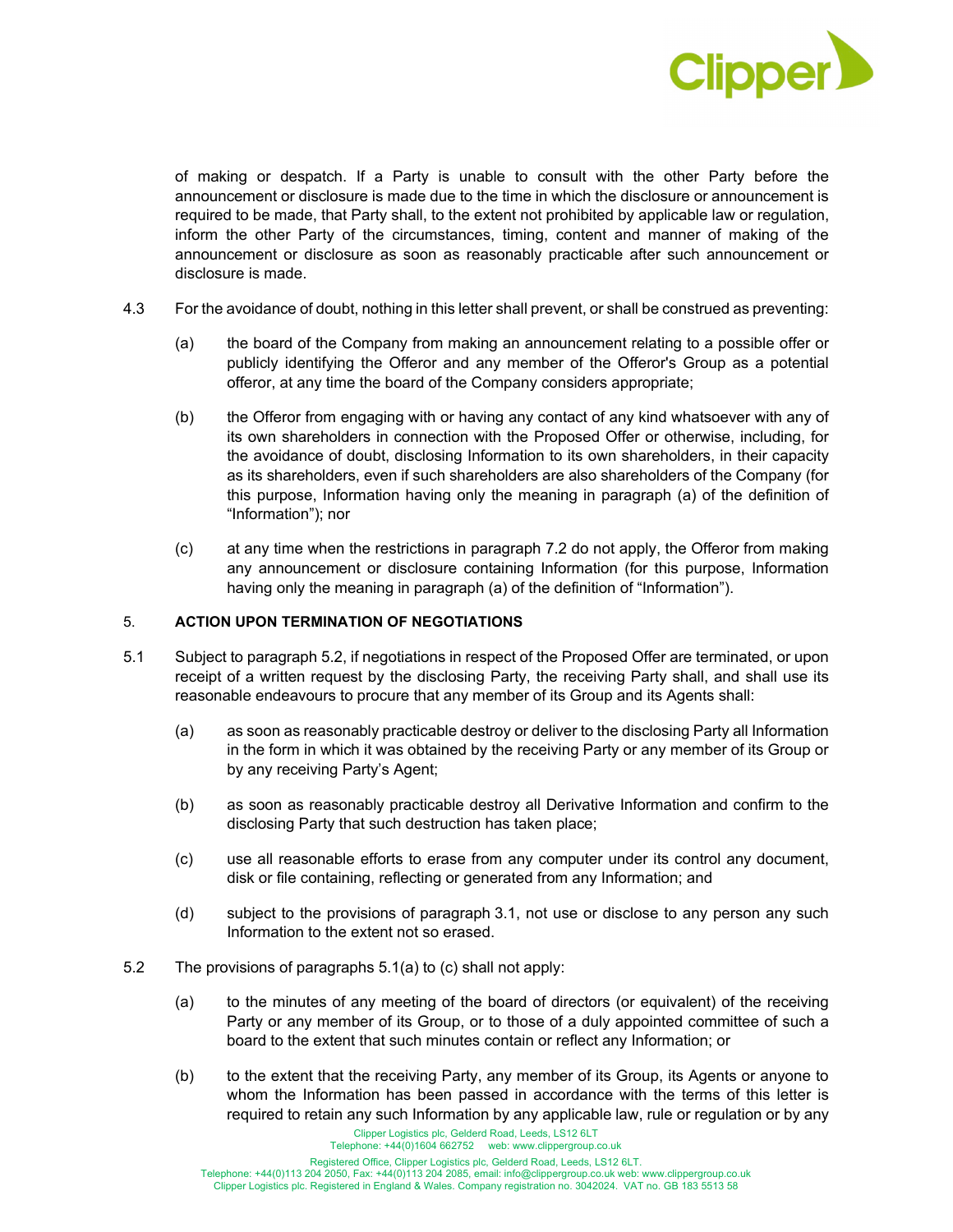

competent judicial, governmental, supervisory or regulatory body or stock exchange or by the rules or recommendations of any relevant professional body,

all of which the receiving Party shall continue to hold, or procure to be held, subject to the terms of this letter for a period of three years from the date of this letter.

### 6. **COMMUNICATIONS, CONSENTS AND ACTIONS**

- 6.1 Any consent or authorisation required under this letter from the Company may be given only by a director or company secretary of the Company.
- 6.2 Any consent or authorisation required under this letter from the Offeror may only be given by a director or company secretary, or such other duly authorised officer or employee of the Offeror or any member of its Group.
- 6.3 Each of the Parties shall not, and shall procure that no member of its Group shall, without the prior written consent of the other Party, at any time during the Protected Period:
	- (a) directly or indirectly solicit, engage or employ (whether paid or unpaid) any Restricted Person of the other Party in relation to any business; or
	- (b) use any Information to encourage, procure or assist any person who is during the Protected Period a customer of, or who has any business relationship with, the other Party or any member of the other Party's Group, to restrict, vary or cease their relationship with the other Party or any member of the other Party's Group.
- 6.4 The restrictions in paragraph 6.3(a) do not prohibit a Party or any member of its Group from soliciting, engaging or employing any Restricted Person: (i) when such person responds to a bona fide recruitment campaign that was not targeted at Restricted Persons; (ii) who has not been employed by the relevant Party for a six-month period prior to commencement of employment discussions with such person; (iii) who has been terminated by the relevant Party prior to the commencement of employment discussions; and (iv) who contacts that Party at his or her own initiative without any prior direct solicitation.
- 6.5 The restrictions in paragraph 6.3(b) do not prohibit a Party or any member of its Group from dealing with the other Party's customers in the ordinary course of business, as long as the Party and any member of its Group does not refer in any way to the Information.
- 6.6 The Offeror and the Company consider that the restrictions contained in paragraph 6.3 are no greater than is reasonable and necessary for the protection of their respective legitimate interests.
- 6.7 If any part of the restriction contained in paragraph 6.3 is held to be invalid or unenforceable but would be valid and enforceable if part of the wording of the restriction is deleted or the Protected Period is shortened, the restriction applies with such modification as is necessary to make it valid and enforceable.

## 7. **STANDSTILL AGREEMENT**

7.1 The Offeror warrants that neither it, nor any member of its Group is interested in any shares in the share capital of the Company.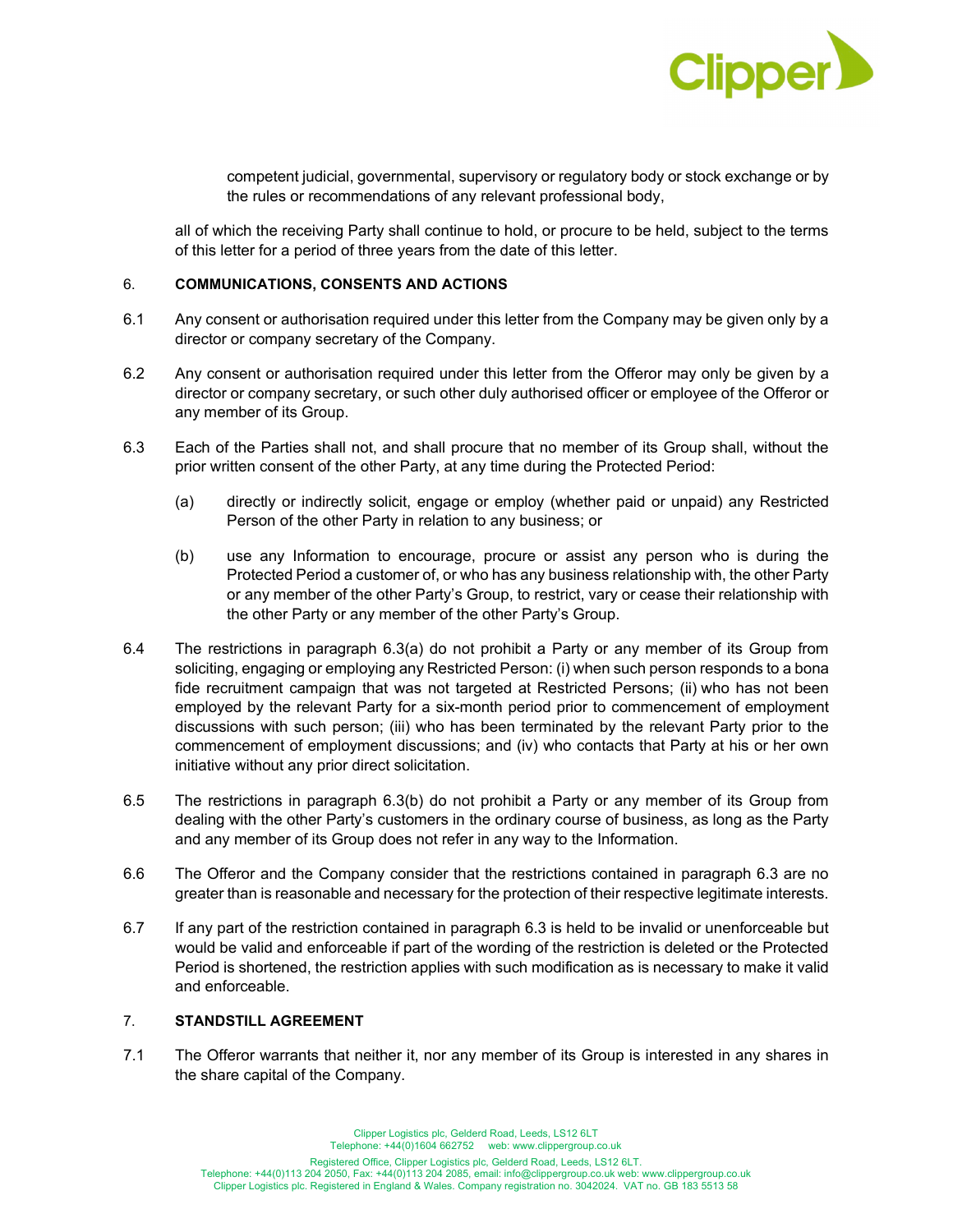

- 7.2 For a period of 12 months starting on the date of this letter the Offeror shall not, and shall procure that any member of its Group shall not, directly or indirectly, either alone or together with another person, without the prior written consent of the Company:
	- (a) acquire, or cause another person to acquire, any interest(s) in securities of the Company;
	- (b) enter into an agreement or arrangement (legally binding or not) or do or omit to do any act as a result of which the Offeror, any member of its Group or another person may acquire any interest(s) in securities of the Company;
	- (c) make, or cause another person to make, an Offer for any shares of the Company or enter into an agreement or arrangement (legally binding or not) or do or omit to do any act as a result of which the Offeror, any member of its Group or another person may become obliged (under the Takeover Code or otherwise) to make an Offer for any securities of the Company;
	- (d) announce, or cause another person to announce, an Offer for any shares of the Company or enter into an agreement or arrangement (legally binding or not) or do or omit to do any act as a result of which the Offeror, any member of its Group or another person may become obliged (under the Takeover Code or otherwise) to announce an Offer for any securities of the Company; or
	- (e) initiate or maintain contact or approach or hold discussions with any of the Company's shareholders in connection with the Proposed Offer, including soliciting any of the Company's shareholder's support for the Proposed Offer.
- 7.3 Paragraph 7.2 shall not apply:
	- (a) following the announcement by the Offeror, or any person acting in concert with the Offeror, under Rule 2.7 of the Takeover Code, of a firm intention to make an offer for the Company (provided such offer is, and continues to be, recommended by the board of directors of the Company);
	- (b) if any person (other than the Offeror, or any person acting in concert with the Offeror) makes, or announces under Rule 2.7 of the Takeover Code a firm intention to make, an Offer to acquire shares carrying over 50% of the voting rights for the Company (including by way of scheme of arrangement and whether such offer is recommended or not);
	- (c) if the Company or any of the members of its Group enters into, or announced that it is proposing to enter into, a reverse takeover or "whitewash" proposal (each as referred to in the Takeover Code);
	- (d) if any person not acting in concert with the Offeror acquires interests in shares of the Company which (excluding any shares already held by such person at the date of this letter) carry 5 per cent. or more of the voting rights of the Company;
	- (e) to any person who acquires or disposes of any interest in securities of the Company in any ordinary course fund management, investment or advisory activities of that person as a fund manager, market-maker, broker, or provider of trustee or nominee services to the extent that any such person is not in receipt of any Information and provided that such action is not taken, directly or indirectly, on the instructions of, or at the instigation of, or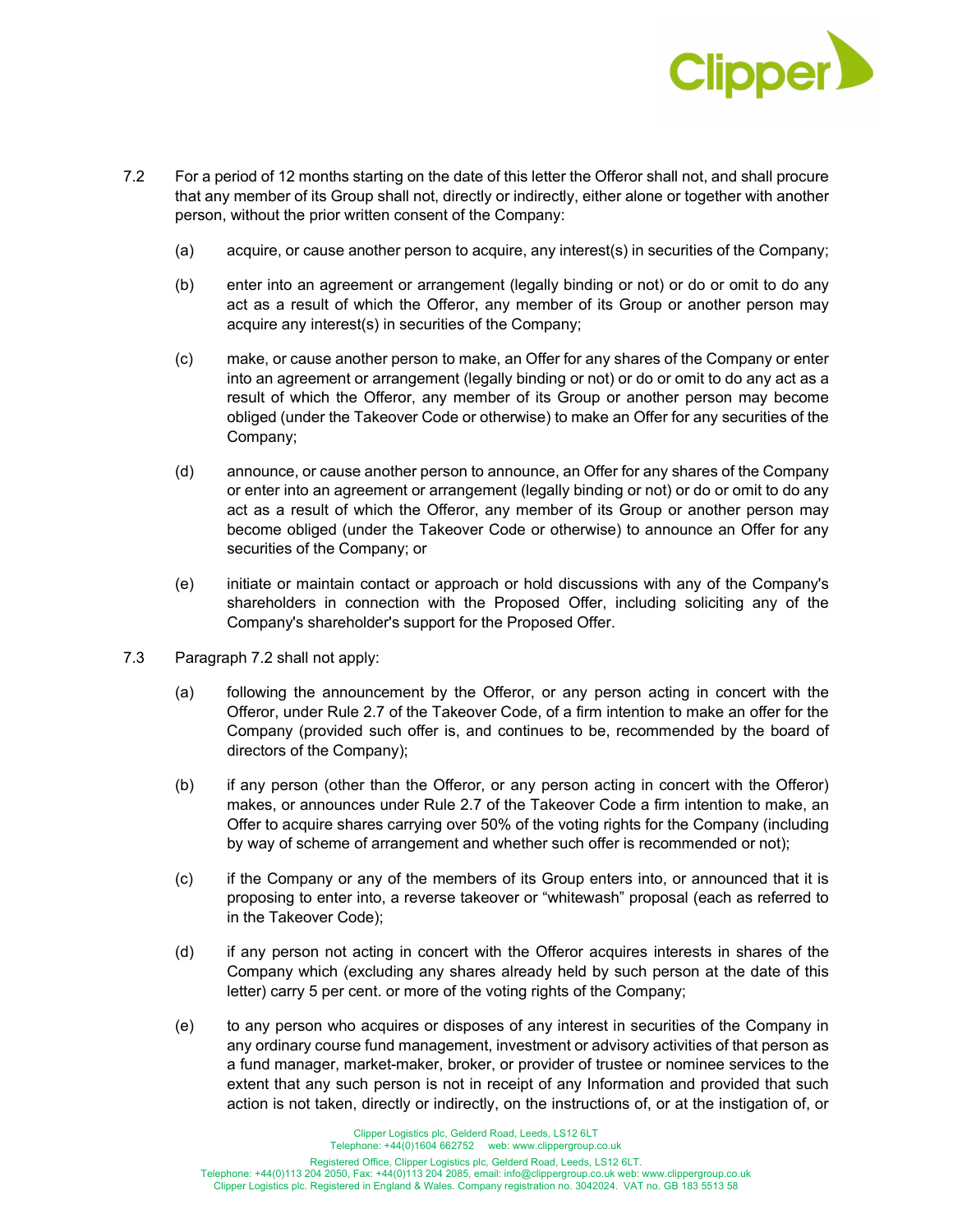

on behalf of the Offeror or a member of the Offeror's Group or any person acting in concert with the Offeror or a member of the Offeror's Group and provided that any such person has had no involvement in the Proposed Offer.

### 8. **INSIDE INFORMATION AND MARKET ABUSE**

The Offeror acknowledges that some or all of the Information provided by or on behalf of the Company may be information which is not public or otherwise generally available and is of a kind such that a person who has that information would be prohibited or restricted from using it to deal in the securities of the Company under the UK Market Abuse Regulation ("**MAR**"), Criminal Justice Act 1993 or other applicable insider dealing, market abuse or similar law.

Each party acknowledges that it is aware that the United States securities laws may prohibit persons in possession of material, non-public information regarding an issuer from purchasing or selling securities of such issuer or from communicating such information to any other person under circumstances in which it is reasonably foreseeable that such person is likely to purchase or sell such securities.

### 9. **GENERAL AGREEMENTS**

- 9.1 The obligations of a receiving Party are given to the disclosing Party on behalf of itself and each member of its Group and its Agents.
- 9.2 No right or licence is granted to the receiving Party, its Group or to any receiving Party's Agent in relation to any Information except as expressly set out in this letter. Subject to the terms of this paragraph 9.2, members of each Party's Group and their respective Agents will have the right under the Contracts (Rights of Third Parties) Act 1999 (the "**1999 Act**") to enforce their respective rights under this letter. However, no such person may enforce, or take any step to enforce, any of the provisions of this letter without the prior written consent of the Party with whom they are affiliated which may, if given, be given on and subject to such terms and conditions as that Party may determine. The Parties do not require the consent of any person having such a right under the 1999 Act to rescind or vary this letter at any time. Save as set out in this paragraph 9.2, no other person who is not a party to this letter has any right under the 1999 Act to enforce any term of this letter but this does not affect any right or remedy of a third party which exists or is available apart from the 1999 Act.
- 9.3 Each Party shall (and each member of their respective Groups and their respective Agents shall) treat the Information at all times in accordance with relevant data protection legislation (including all applicable requirements of the Data Protection Act 2018, the General Data Protection Regulation (EU) (2016/679) (as amended from time to time) and any laws or regulations of the United Kingdom that implement or exercise derogations under it, or replace or supersede it, and all similar legislation and regulations relating to data protection in any relevant jurisdiction).
- 9.4 No Party or any member of its Group or any of its or their respective Agents:
	- (a) accepts any liability for or makes any representation or warranty, express or implied, as to the truth, accuracy, completeness or reasonableness of any Information;
	- (b) will be liable to another Party or to any other person in respect of any Information or its use;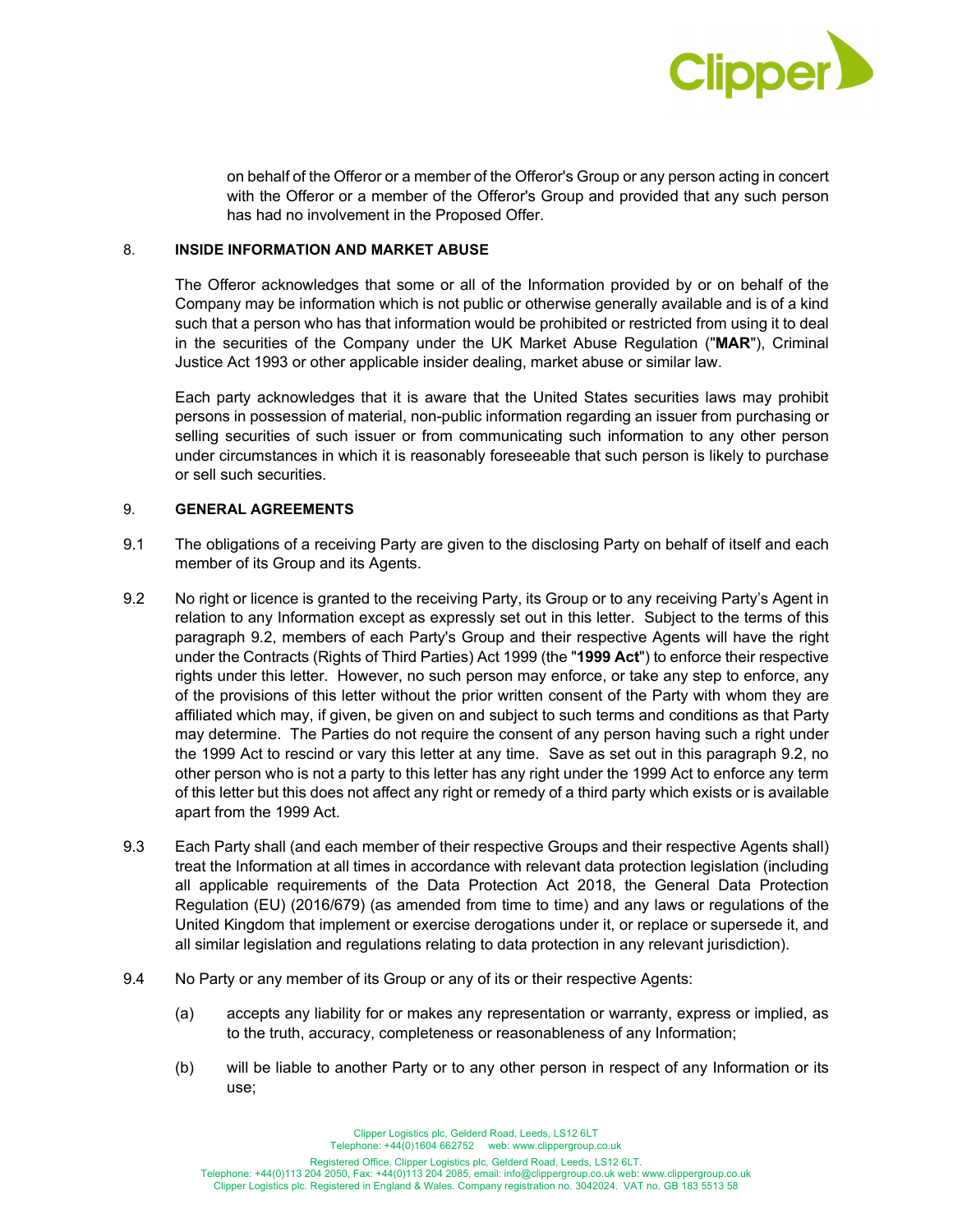

- (c) is obliged to update any Information or to notify another Party of or to correct any inaccuracies in any Information (even if such inaccuracies are discovered subsequent to the provision of the Information).
- 9.5 Each Party acknowledges and agrees that neither Party nor any of its Agents owes any duty of care to the other Party, the other Party's Agents or any other person, and that no person other than the Parties has any authority to make or give any statement, warranty, representation or undertaking on behalf of the other Party or any of their respective Agents (as the case may be) in connection with the Proposed Offer.
- 9.6 The Company may conduct negotiations for the possible sale of shares in the Company at the same time with persons other than the Offeror (and any member of the Offeror's Group). The Company may at any time and without notice:
	- (a) negotiate with the Offeror, any member of the Offeror's Group or another person to any timetable and on any terms the Company may decide;
	- (b) terminate negotiations with the Offeror or any member of the Offeror's Group; and
	- (c) accept, recommend or reject any offer made, irrespective of whether it is the only or the highest offer.
- 9.7 Damages may not be an adequate remedy for a breach of this letter and/or breach of confidence and any Party may be entitled to seek remedies of injunction, specific performance and other equitable relief for a threatened or actual breach of this letter and/or breach of confidence without proof of special damages.
- 9.8 The failure to exercise or delay in exercising a right or remedy provided by this letter, by law or in equity does not impair or constitute a waiver of the right or remedy or an impairment of or a waiver of other rights or remedies. No single or partial exercise of a right or remedy provided by this letter, by law or in equity prevents further exercise of the right or remedy or the exercise of another right or remedy available to a Party, whether contractual, equitable, proprietary or otherwise.
- 9.9 Each disclosing Party acknowledges and agrees that to the extent that any Information is covered or protected by privilege, then disclosing such Information to a receiving Party, any member of its Group or to its Agents or otherwise permitting disclosure of it in accordance with this letter does not constitute a waiver of privilege or any other rights which the disclosing Party or any member of its Group or any of their respective Agents may have in respect of such Information.
- 9.10 The Parties agree that, if the Panel determines that any provision of this letter that requires the Company to take or not to take action, whether as a direct obligation or as a condition to any other person's obligation (however expressed), is not permitted by Rule 21.2 of the Takeover Code, that provision shall have no effect and shall be disregarded.
- 9.11 If any provision of this letter is held to be unenforceable or invalid, that provision shall (so far as it is unenforceable or invalid) be given no effect and shall be deemed not to be included in this letter, but without invalidating any of the remaining provisions.
- 9.12 Nothing in this paragraph 9 shall have the effect of limiting or restricting any liability arising as a result of fraud.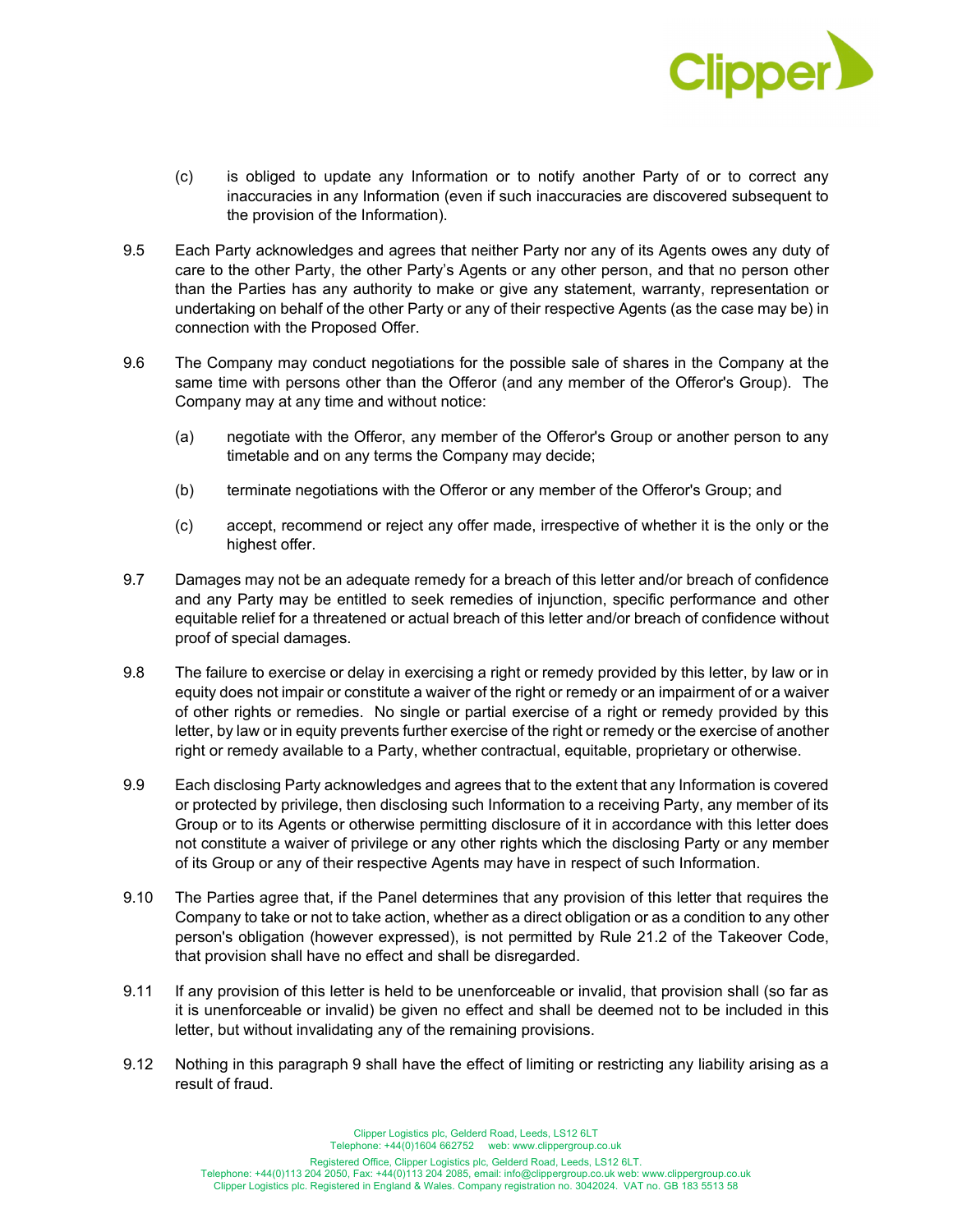

9.13 Each Party shall pay its own costs and expenses incurred in connection with the Proposed Offer and its evaluation and review of the Information.

### 10. **EXCEPTIONS**

This letter does not apply to any Information or any other confidential information relating to the Proposed Offer which:

- (a) at the date of disclosure of the Information is publicly known or at any time after that date becomes publicly known (other than by breach of this letter);
- (b) was not obtained from a disclosing Party or any of its Agents and was obtained from a source which, so far as the receiving Party is aware, does not owe the disclosing Party or any of its Agents any obligation of confidentiality in relation to it; or
- (c) was already lawfully in the possession of the receiving Party or any of its Agents before the date of disclosure pursuant to this letter.

#### 11. **TERM**

- 11.1 Subject to paragraph 11.2 below, this letter will survive the termination of any discussions between the Parties and is to continue for a period of two years from the date of this letter following which this letter will lapse (without prejudice to any accrued liabilities).
- 11.2 Any obligations a Party has under this letter shall survive indefinitely where they relate to any Information which, in accordance with paragraph 5 of this letter, is not returned or destroyed.

### 12. **GOVERNING LAW**

This letter, the jurisdiction paragraph contained in it and all non-contractual obligations arising in any way whatsoever out of or in connection with this letter, the relationship between the parties and the conduct of any negotiations for the acquisition of the Company are governed by, and are to be construed and to take effect in accordance with English law.

#### 13. **JURISDICTION**

The courts of England have exclusive jurisdiction to settle any claim, dispute or matter of difference which may arise in any way whatsoever out of or in connection with this letter (including without limitation claims for set-off or counterclaim) or the legal relationships established by this letter and any non-contractual obligations arising out of or in connection with this letter. For such purposes each Party irrevocably submits to the jurisdiction of the English courts and waives any objection to the exercise of such jurisdiction. Each Party also irrevocably waives any objection to the recognition or enforcement in the courts of any other country of a judgment delivered by an English court exercising jurisdiction pursuant to this paragraph

#### 14. **COUNTERPARTS**

This letter may be executed in one or more counterparts, each of which will be deemed to be an original copy of this letter and all of which, when taken together, will be deemed to constitute one and the same agreement. The exchange of copies of this letter and of signature pages by facsimile transmission or by electronic mail in PDF format shall constitute effective execution and delivery of this letter as to the parties and may be used in lieu of the original agreement for all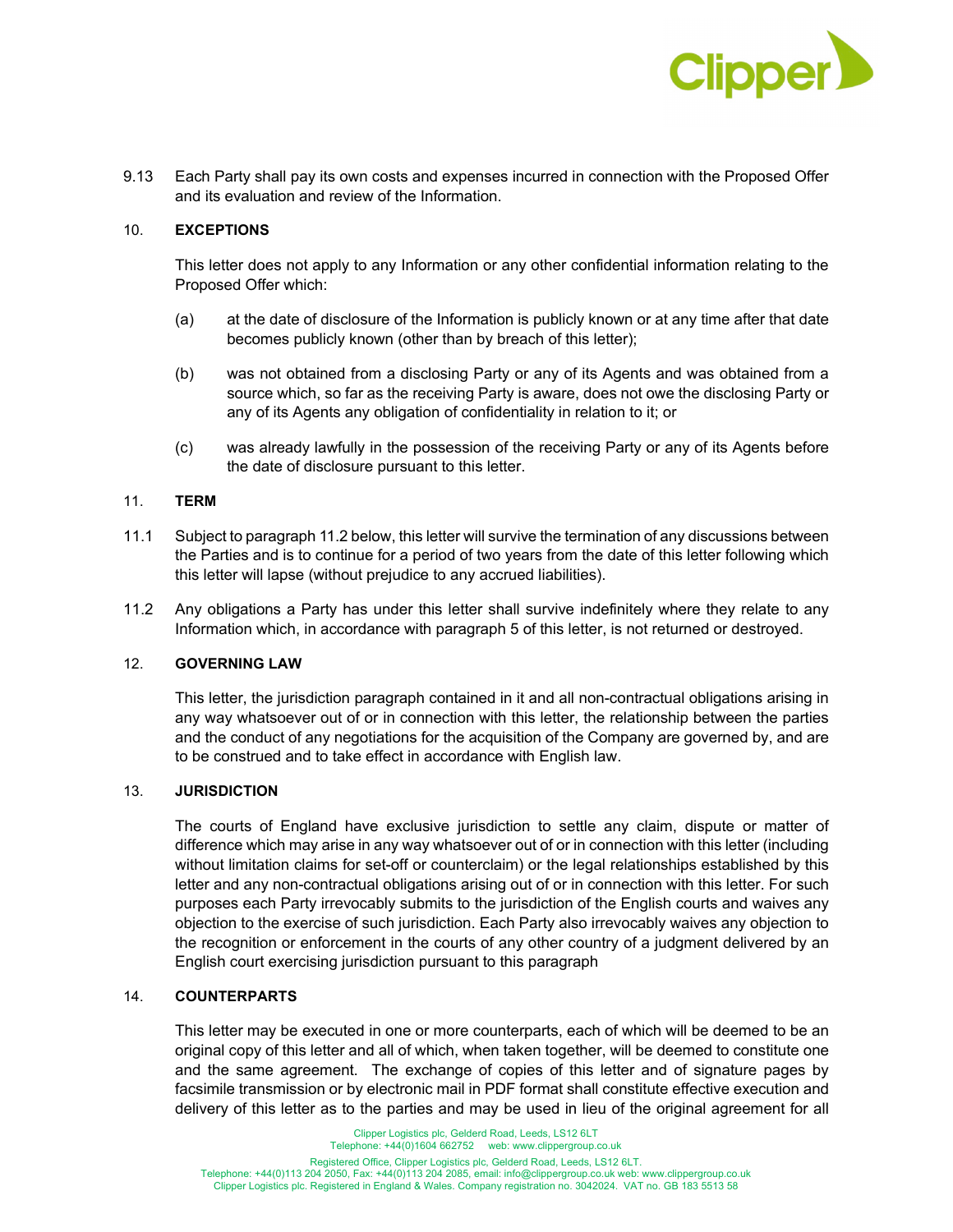

purposes. Signatures of the parties transmitted by facsimile and by electronic mail in PDF format shall be deemed to be their original signatures for all purposes.

### 15. **APPOINTMENT OF AGENT FOR SERVICE**

- 15.1 The Offeror shall at all times maintain an agent for service of process in England and Wales ("**Process Agent**") and hereby irrevocably appoints GXO Logistics Holdings UK Unlimited (company number 11747954) of GXO House, Lodge Way, New Duston, Northampton, England, NN5 7SL as its Process Agent.
- 15.2 Any process document will be sufficiently served on the Offeror if delivered to the Process Agent at its address for the time being.
- 15.3 The Offeror may not revoke the authority of the Process Agent. If the Process Agent ceases to be able to act as such or ceases to have an address within the jurisdiction of the English courts, the Offeror must promptly appoint another Process Agent (with an address for service within the jurisdiction of the English courts).
- 15.4 The provisions of this paragraph 15 do not prevent a process document being served in any other manner permitted by law.

#### 16. **DATA ROOM**

This letter also applies to Information accessed through the Company's or its Agent's electronic data room and supersedes any "click through" acknowledgement or agreement associated with any such electronic data room.

## 17. **GENERAL**

17.1 If any provision of this letter is held to be invalid or unenforceable, that provision shall (so far as it is invalid or unenforceable) be given no effect and shall be deemed not to be included in this letter, but without invalidating any of the remaining provisions.

This letter, when signed by you, constitutes a legally binding agreement.

Please acknowledge the entry of into this letter by signing and returning the enclosed copy of this letter to the Company.

Yours faithfully,



# **Julia Dettmar**

for and on behalf of

**Clipper Logistics plc**